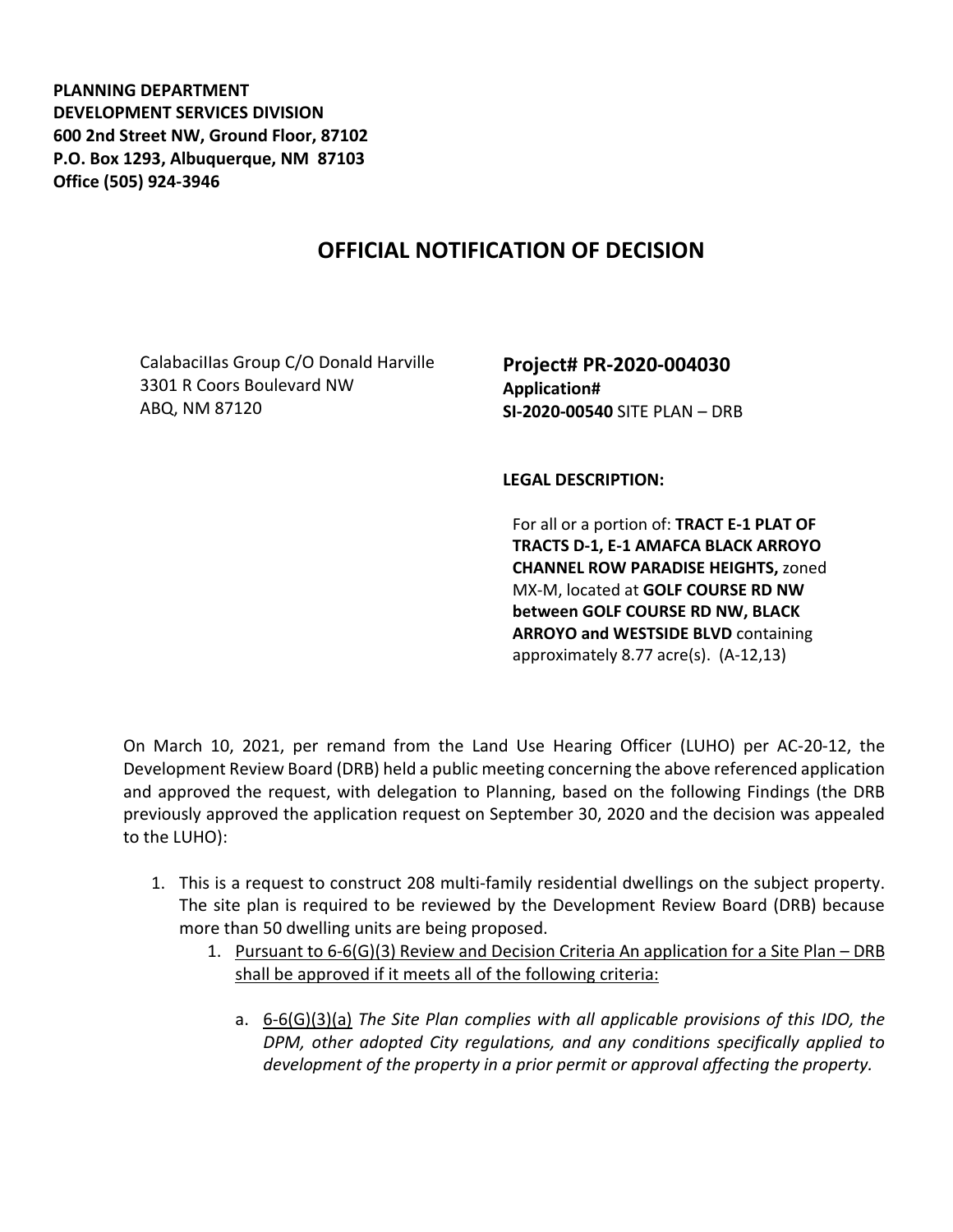Official Notice of Decision Project # PR-2020-004030 Application# SI-2020-00540 Page 2 of 4

> The structure heights, parking, and landscaping meet the IDO and site plan requirements: the building height of 45 feet complies with the maximum allowed 45-foot building height; 374 parking spaces are provided where 312 parking spaces are required; and 141,280 square feet of landscaping is proposed where 48,141 square feet is required. A landscape buffer adjoining the existing low density residential neighborhood to the east is 50 feet wide. Usable open space is proposed to be 144,030 square feet, featuring a pool area, a 5-foot wide crushed gravel trail around the perimeter of the site, and park benches; 45,600 square feet of usable open space is required.

*b.* 6-6(G)(3)(b) *The City's existing infrastructure and public improvements, including but not limited to its street, trail, drainage, and sidewalk systems, have adequate capacity to serve the proposed development, and any burdens on those systems have been mitigated to the extent practicable.* 

The site has access to a full range of urban services including utilities, roads and emergency services. A traffic impact study is not required for this project because it does not meet the threshold for such study as stated by Transportation.

*c.* 6-6(G)(3)(c) *The Site Plan mitigates any significant adverse impacts on the surrounding area to the maximum extent practicable.* 

The applicant will provide screening through landscaping and walls/fencing to shield the proposed development from adjacent residential development. The southern border of the site is adjacent to a concrete arroyo channel owned by AMAFCA and 3 feet of view fencing on top of 3 feet of block wall complies with the IDO for property adjacent to an arroyo.

- 2. This site requires an Infrastructure List. This was previously approved by the DRB at the meeting of September 30, 2020 and was approved again by the DRB at the meeting of March 10, 2021.
- 3. The Neighborhood Edge requirement of 14-16-5-9 of the IDO is met; a 15-foot wide landscape buffer is required, while a 50-foot wide buffer is provided. The applicant chose to hold a facilitated meeting on February 9, 2021 to work with the Seven Bar North Homeowners Association, West Side Coalition of Neighborhood Association, and neighbors, and they mutually agreed to the wall design and color, gate placement, as well as the type and location of trees within the landscape buffer as depicted on the site plan.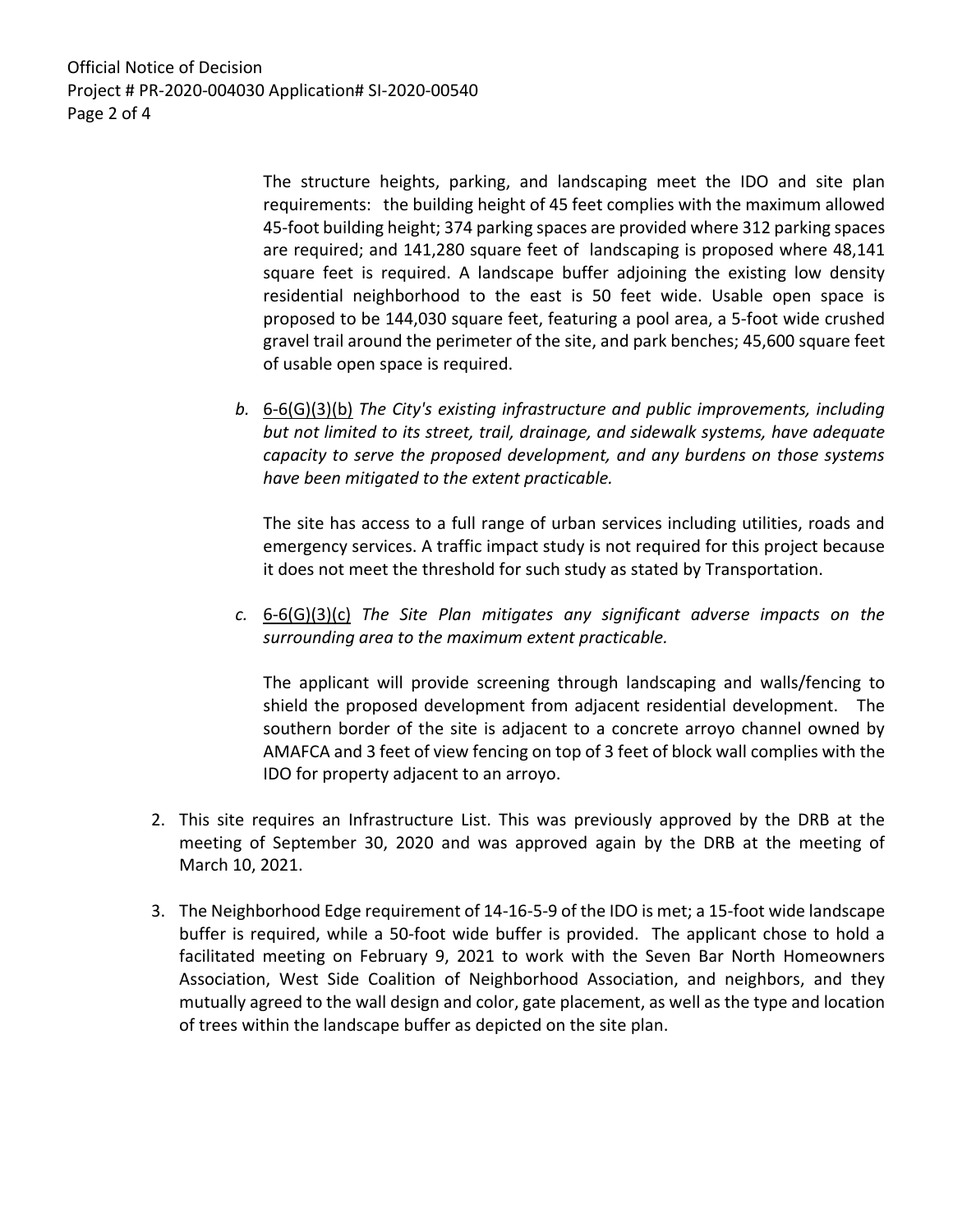Official Notice of Decision

Project # PR-2020-004030 Application# SI-2020-00540

Page 3 of 4

- 4. Members of the public spoke at the hearing in opposition to the request. Concerns included traffic, building height, privacy, crime, impact on neighborhood character, and opportunities for neighborhood meetings.
- 5. The applicant provided the required notice as outlined in the IDO Table 6-1-1. In compliance with the LUHO remand instructions, all properties owners within 100 feet of the subject site excluding the arroyo were given mailed notice of the DRB meeting and also all the property owners who were noticed in the initial application in 2020.
- 6. The proposed use is allowed within the MX-M zone.

## **Conditions:**

- 1. This Site Plan is valid 5 years from DRB approval (3/10/2021). An extension may be requested prior to the expiration date.
- 2. Final sign off is delegated to Planning to add a note to the site plan as follows: "The color of the CMU of all the perimeter walls shall be tan," and for the recorded IIA.
- 3. The applicant will obtain final sign off from Planning by June 10, 2021 or the case may be scheduled for the next DRB hearing and could be denied her the DRB Rules of Procedure.

APPEAL: If you wish to appeal this decision, you must do so within 15 days of the DRB's decision or by **MARCH 25, 2021.** The date of the DRB's decision is not included in the 15-day period for filing an appeal, and if the 15<sup>th</sup> day falls on a Saturday, Sunday or Holiday, the next working day is considered as the deadline for filing the appeal.

For more information regarding the appeal process, please refer to Section 14-16-6-4(U) of the Integrated Development Ordinance (IDO). Appeals should be submitted via email to [PLNDRS@CABQ.GOV](mailto:PLNDRS@CABQ.GOV) (if files are less than 9MB in size). Files larger than 9MB can be sent to **[PLNDRS@CABQ.GOV](mailto:PLNDRS@CABQ.GOV)** using [https://wetransfer.com.](https://wetransfer.com/) A Non-Refundable filing fee will be calculated and you will receive instructions about paying the fee online.

You will receive notification if any person files an appeal. If there is no appeal, you can receive Building Permits at any time after the appeal deadline quoted above, provided all conditions imposed at the time of approval have been met. Applicants submitting for building permit prior to the completion of the appeal period do so at their own risk. Successful applicants are reminded that there may be other City regulations of the IDO that must be complied with, even after approval of the referenced application(s).